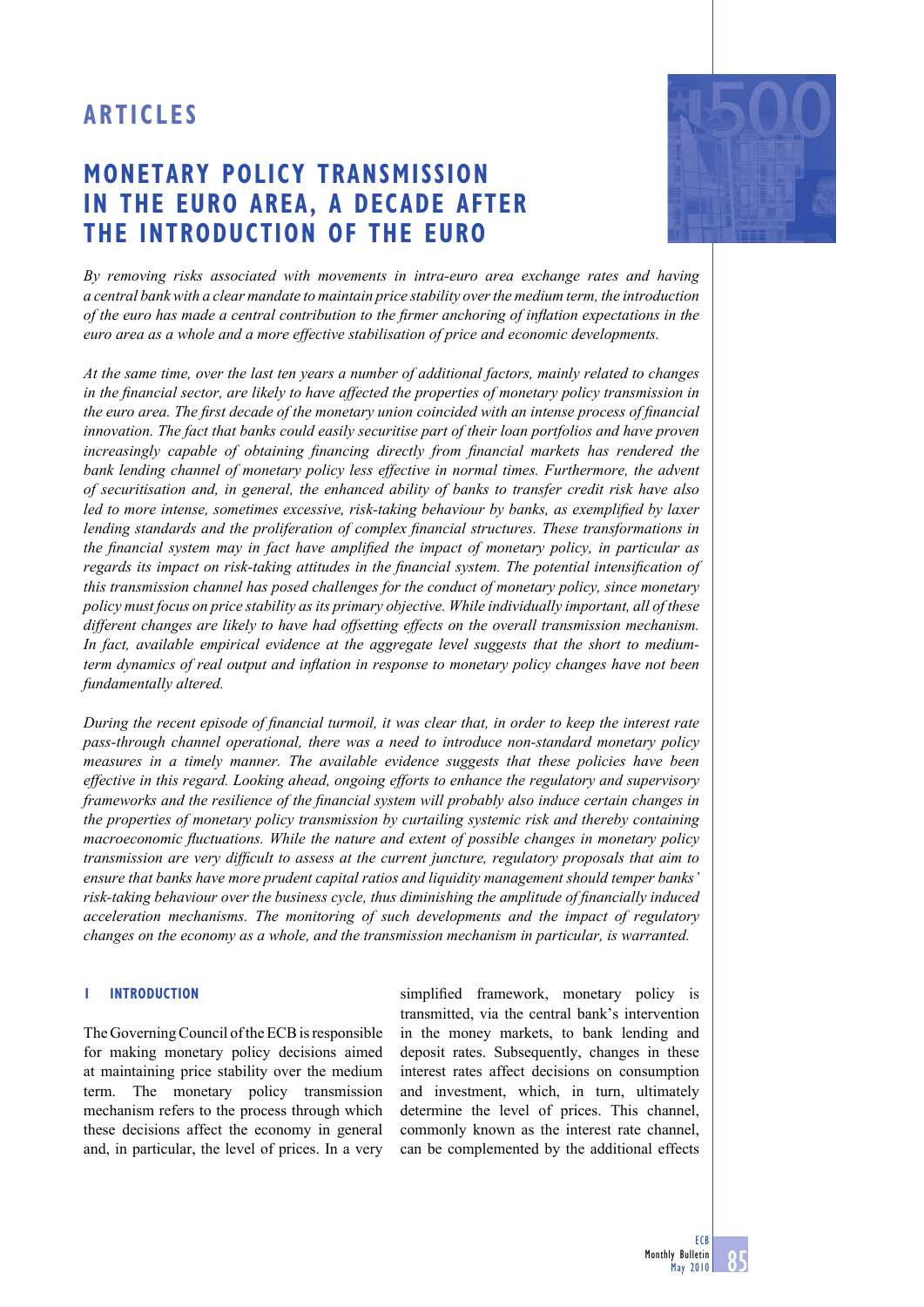of monetary policy on, among other things, the behaviour of banks, the exchange rate and agents' expectations.<sup>1</sup>

In 1999 the Eurosystem launched a research network to study the transmission of monetary policy. The Monetary Transmission Network (MTN) assembled a comprehensive set of studies on how the ECB's monetary policy decisions were affecting the then newly formed euro area, thus providing an exhaustive overview of the information on the transmission mechanism that was available at the time.<sup>2</sup> Its main conclusions can be summarised as follows. Monetary policy affects the economy mainly through the interest rate channel: a tightening of monetary policy was found to lead to a transitory decrease in output, which was estimated to reach its maximum between one and two years after the change in monetary policy. Prices were estimated to decline gradually, responding much more slowly to the change in monetary policy than output. Beyond these aggregate effects, and in line with the credit channel of monetary policy, it was found that interest rate changes could also affect economic activity via its impact on firms' cash flows and the supply of bank loans. The supply of bank loans was found to be related mainly to the impact of these changes on the availability of liquid funds, while other channels, such as the potential role of bank capital in the transmission of monetary policy, were not found to be significant.

Four important developments which are likely to have had an impact on the transmission of monetary policy have occurred in the global and euro area economies since the MTN studies were conducted. The first is the continuous process of structural reform, particularly in the labour and product markets, witnessed in the euro area since its creation. Second, the launch of the euro itself, which brought about important changes, notably the removal of risks associated with movements in intra-euro area exchange rates and the centralisation of monetary policy decisions on behalf of all euro area countries. Third, there has been a

rapid pace of financial innovation, as well as important changes to the regulatory framework governing banks. Financial innovation has been reflected, in particular, in the widespread use of securitisation and new financial instruments to manage risks. Finally, the recent financial crisis posed a serious threat to the proper functioning of the transmission mechanism.

In addition to these developments, research methodologies have progressed considerably over the last decade: new areas, such as the "risk-taking channel" of monetary policy, have been studied in the field of monetary policy transmission, and new and more accurate datasets are now available. The most obvious change in this respect is the availability of more than one decade's worth of genuine euro area data, in contrast with the data employed in the MTN studies, which relied on aggregates of national data from the pre-EMU period.

Thus, the aim of this article is to document what has been learned over the past decade and to assess how and to what extent the transmission of monetary policy in the euro area may have changed in comparison with the findings of the MTN.3 To this end, the next three sections discuss structural reforms in the euro area labour market, the introduction of a new monetary regime and the process of financial innovation and bank regulation. An assessment of the overall impact of these factors on the transmission mechanism is provided in Section 5. Section 6 discusses the changes in the transmission mechanism caused by the financial crisis. Finally, Section 7 concludes and discusses the potential changes to monetary policy

<sup>1</sup> For a detailed description of the various channels through which monetary policy can affect the economy and the price level, see the article entitled "Monetary policy transmission in the euro area" in the July 2000 issue of the Monthly Bulletin.

<sup>2</sup> See the webpage of the Eurosystem's Monetary Transmission Network at http://www.ecb.europa.eu/home/html/researcher\_ mtn.en.html.

<sup>3</sup> With a view to understanding the implications that these four major developments have had for the transmission of monetary policy, the ECB held a workshop entitled "Monetary policy transmission mechanism in the euro area in its first ten years' in Frankfurt am Main on 28-29 September 2009. The articles presented at this workshop can be found at http://www.ecb. europa.eu/events/conferences/html/moneymechanism.en.html.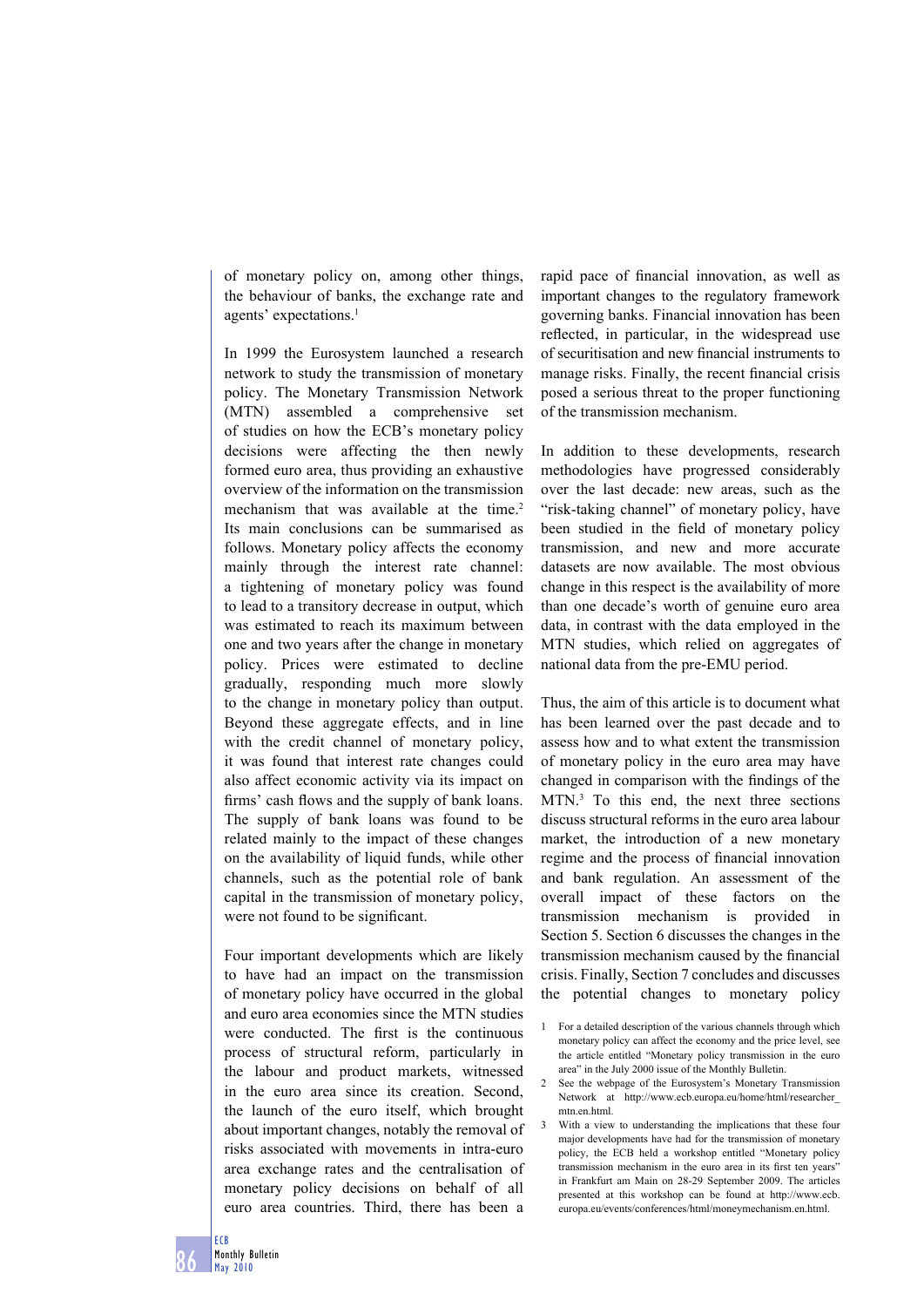**Monetary policy transmission in the euro area, a decade after the introduction of the euro**

transmission that can be expected from the new regulatory framework currently under discussion.

# **2 STRUCTURAL REFORMS IN THE LABOUR MARKET AND THE RESPONSE OF REAL WAGES TO MONETARY POLICY SHOCKS**

The implementation of much needed reforms in labour and product markets was part of the guidelines put forward in the Lisbon agenda to promote a competitive and knowledge-based economy. Progress with structural reforms since the introduction of the euro has materialised in the form of strong employment growth and record low levels of unemployment in many euro area countries prior to the economic downturn. Importantly, reforms in labour and product markets which affect the reduction of nominal rigidities have a crucial impact on the conduct of monetary policy.

According to the predictions of standard textbook models, in a model where wage stickiness is the dominant friction, real wages should fall in response to an expansionary monetary policy shock, because demand shocks lead to an increase in prices and output. In a model with a non-Walrasian labour market and rigid nominal wages, the resulting increase in the level of prices generates a decline in real wages. By contrast, in a model where price stickiness is the dominant friction, monetary policy shocks should have the opposite effect on real wages.

An early study found a small negative response of real wages to monetary policy shocks in the euro area.<sup>4</sup> While in that study the confidence bands were large, this result would suggest that, prior to the introduction of the euro, wage stickiness may have been the dominant friction. Interestingly, studies which have repeated the exercise using more recent data and improved methodologies have found that the sign of the response may have changed. Two studies in particular found that real wages increased in response to expansionary monetary policy

shocks.<sup>5, 6</sup> This change in the response of real wages might therefore suggest that, over the years, the relative importance of wage stickiness could have decreased. One possible explanation is that, in the light of the labour market reforms and globalisation that have taken place over the past two decades, real wages have become more responsive to cyclical conditions.

According to standard models, a lower degree of wage rigidity makes monetary policy more effective.7 In other words, monetary policy changes are transmitted more quickly to inflation, while generating lower fluctuations in economic activity.

The available empirical evidence, however, suggests that downward wage rigidity remains a key feature of the euro area.8 The impact of this kind of wage rigidity on the overall transmission of monetary policy is currently an active area of research.<sup>9</sup>

# **3 THE IMPACT OF THE INTRODUCTION OF THE EURO ON THE TRANSMISSION OF MONETARY POLICY**

The introduction of the euro was a major structural change that transformed Europe's financial architecture. The available empirical evidence suggests that it has had two particularly relevant effects: first, the elimination of risks associated with intra-euro area exchange rates

- 4 F. Smets and G. Peersman, "The monetary transmission mechanism in the euro area: more evidence from VAR analysis", *Working Paper Series*, No 091, ECB, 2001.
- 5 A. McCallum and F. Smets, "Real wages and monetary policy transmission in the euro area", *Kiel Working Papers*, No 1360, 2007.
- See also F. Smets and R. Wouters, "An estimated dynamic stochastic general equilibrium model of the euro area", *Journal of the European Economic Association*, 1(5), 2003, pp. 1123-1175.
- 7 See K. Christoffel, K. Kuester and T. Linzert, "The role of labor markets for euro area monetary policy", *European Economic Review*, 53(8), 2009, pp. 908-936.
- 8 See the Wage Dynamics Network at http://www.ecb.int/home/ html/researcher\_wdn.en.html.
- 9 See, for instance, S. Fahr and F. Smets, "Downward wage rigidities and optimal monetary policy in a monetary union", presented at the conference entitled "Wage dynamics in Europe: findings from the Wage Dynamics Network" in Frankfurt am Main on 24 June 2008.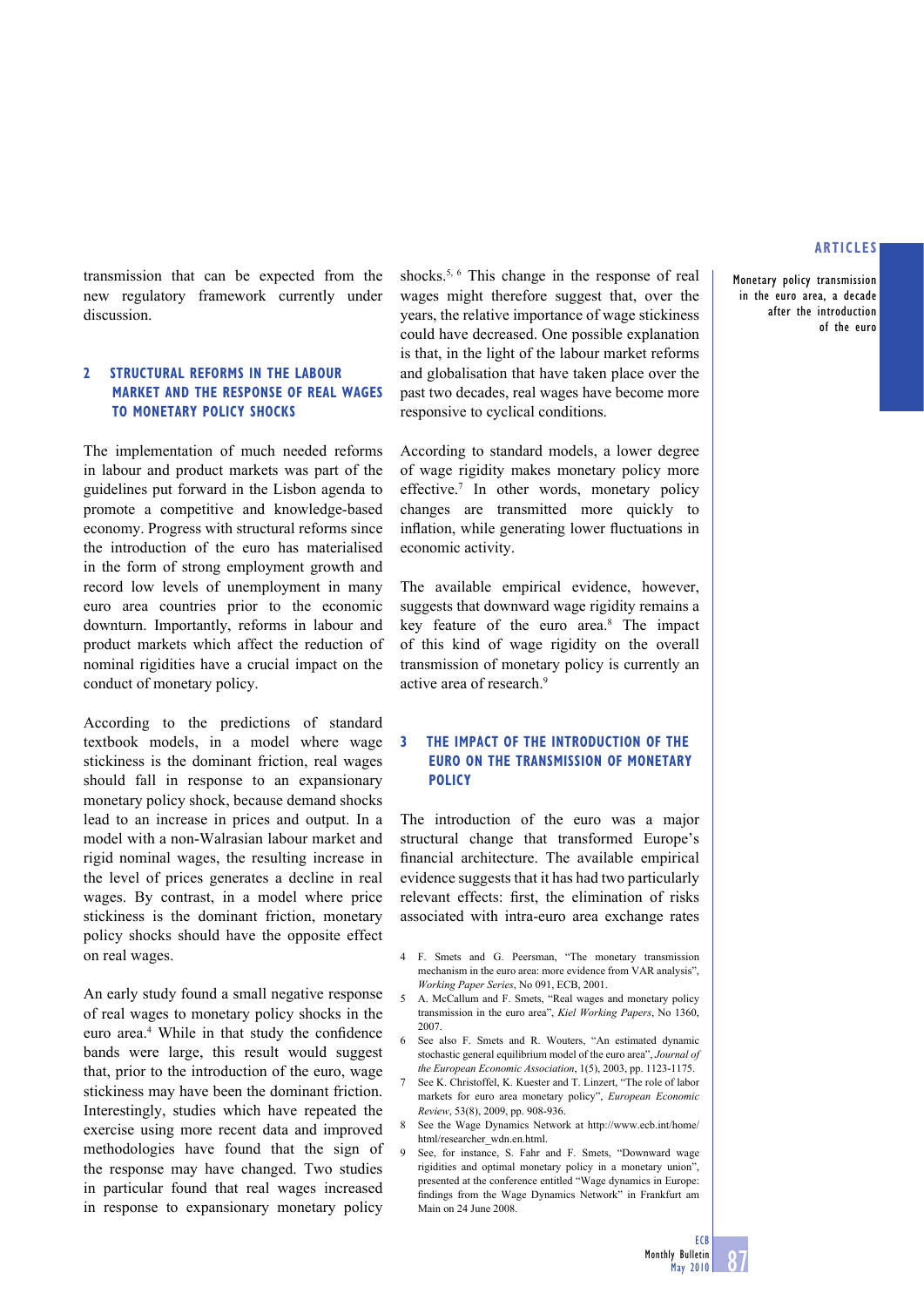and the subsequent removal of the exchange rate risk premium, thereby fostering trade and financial integration among the euro area countries; and second, the introduction of a new monetary regime firmly oriented towards maintaining price stability, which has contributed to a better anchoring of inflation expectations across the euro area.

# **THE ELIMINATION OF INTRA-EURO AREA EXCHANGE RATES**

The elimination of intra-euro area exchange rates was perhaps the most immediate consequence of the introduction of the euro. The previous monetary arrangement allowed for bilateral realignments vis-à-vis the anchor currency. As a result, changes in interest rates in the anchor country were often associated with differential effects on the exchange and domestic interest rates of ERM countries. With the irrevocable fixing of exchange rates and the single monetary policy, this phenomenon has been eliminated and, as a result, the exchange rate channel is more uniform across countries.<sup>10</sup>

The elimination of the intra-euro area exchange rate risk has implied a reduction in transaction costs and higher capital market integration. While the exact magnitude differs across studies, most of them confirm that the euro has contributed to a significant increase in trade, the aggregate impact of which has been estimated to be in the range of  $5-10\%$ .<sup>11, 12</sup> The increase in cross-border bank holdings and transactions has also been significant, an effect that can essentially be attributed to the elimination of currency risk.<sup>13</sup>

# **A NEW MONETARY REGIME**

The centralisation of monetary policy decisions and the creation of a common central bank in charge of the euro area's single monetary policy brought with them a new monetary regime characterised by a high degree of credibility and a clear focus on maintaining price stability. An immediate impact of this was better and more solidly anchored inflation expectations. Measures of inflation expectations extracted from both survey-based data and long-term government bonds corroborate this fact.14, <sup>15</sup>

In addition, there is evidence of a flattening of the Phillips curve over recent years, i.e. a weaker relationship between the output gap and inflation.<sup>16</sup> One possible explanation for this is that monetary policy has become more credible since the introduction of the euro. As a result, a rise in economic activity is less likely to lead to an increase in expected inflation. Instead, households and businesses expect monetary authorities to take the necessary steps to ensure that inflation is kept in line with price stability. Upside pressures on wages and prices are therefore more easily contained.

Overall, while evaluating precisely how these documented changes could have modified the transmission mechanism remains difficult, there is agreement on the benefits of central bank credibility. In this respect, economic literature finds that the perceived credibility of central banks can indeed affect the transmission of monetary policy, by making

- 10 J. Boivin, M.P. Giannoni and B. Mojon, "How has the euro changed the monetary transmission?", *NBER Working Papers*, No 14190, 2008.
- 11 See for instance R. Baldwin, V. DiNino, L. Fontagné, R. A. De Santis and D. Taglioni, "Study on the impact of the euro on trade and foreign direct investment", *Economic Papers 321*, European Commission, 2008.
- 12 R.E. Baldwin, "The euro's trade effect", *Working Paper Series*, No 594, ECB, 2006.
- 13 See S. Kalemli-Ozcan, E. Papaioannou and J.L. Peydró, "What lies beneath the euro's effect on financial integration: currency risk, legal harmonization, or trade?", *NBER Working Papers*, No 15034, 2009.
- 14 M. Ehrmann, M. Fratzscher, R.S. Gürkaynak and E.T. Swanson, "Convergence and anchoring of yield curves in the euro area", *Working Paper Series*, No 817, ECB, 2007.
- 15 M.J. Beechey, B.K. Johannsen and A. Levin, "Are long-run inflation expectations anchored more firmly in the euro area than in the United States?", *CEPR Discussion Papers*, No 6536, 2007.
- 16 A. Calza, "Globalisation, domestic inflation and global output gaps", *Working Paper Series*, No 890, ECB, 2008.

**ECB**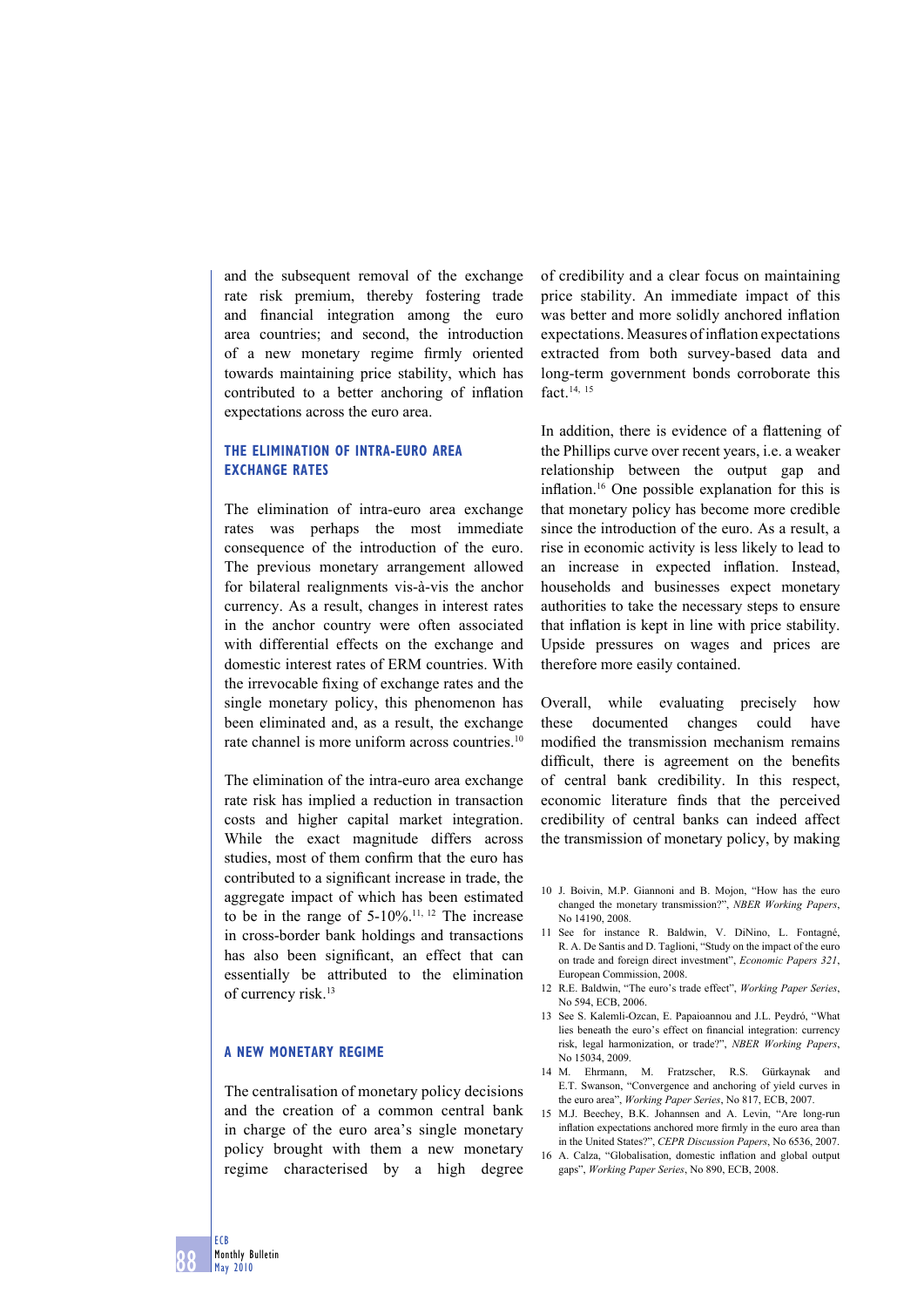**Monetary policy transmission in the euro area, a decade after the introduction of the euro**

stabilisation policies more effective and less costly to implement.<sup>17, 18</sup>

# **4 FINANCIAL INNOVATION, CHANGES TO THE REGULATORY FRAMEWORK AND BANKS' RESPONSE TO MONETARY POLICY CHANGES**

Economic literature analysing the transmission of monetary policy has suggested that, in addition to their direct effect on final demand. investment and prices, interest rate changes may also have an impact on the real economy through their indirect effect on the cost to firms of obtaining external financing and on banks' ability to lend.19 The impact of monetary policy changes on the supply of bank loans is known as the bank lending channel. The following is a traditional textbook example of this channel: a cut in the policy-driven interest rates leads, over time, to a reduction in the availability of bank deposits (especially those with a short maturity). Unless banks are able to increase their funding via other sources, the reduction in the availability of bank funds may induce a downward adjustment of bank assets, including loans, independent of changes in the demand for loans. Such an effect is more likely to affect banks of a smaller size, with lower capital positions and insufficient liquidity buffers.

As regards this transmission channel, partly reflecting developments in financial markets, recent literature has highlighted new dimensions that enrich the current understanding of how monetary policy affects banks' capacity to grant loans and their willingness to bear risks. In this respect, particular attention has recently been devoted to analysing the implications of securitisation, market funding and financial innovation in general for the transmission of monetary policy, as well as the impact of supervisory regulations governing the capital adequacy of banks' and their incentives to take on risk as determinants of banks' loan supply. The study of these aspects is of particular importance in the case of the euro area, where financing by banks constitutes the most important

source of external financing for households and non-financial corporations.<sup>20</sup> The following two sub-sections analyse these aspects in detail.

# **SECURITISATION, MARKET FINANCING AND THE BANK LENDING CHANNEL**

Leaving aside the financial market turmoil, the process of financial innovation in credit markets has been widespread across developed financial systems over the last ten years. This process was particularly rapid and dramatic in the euro area, favoured by the introduction of the euro and the associated increase in financial market integration. It was characterised by a dramatic expansion of securitisation activities and an increased reliance on market-based sources of funding.<sup>21</sup>

The possibility of securitising bank loans (i.e. issuing fixed-income securities backed by a pool of bank loans), together with an increasing recourse to other non-deposit sources of funding, such as bonds and covered bonds, opens up the opportunity for banks to obtain extra funds, thereby reducing the weight of deposits as a liability-side constraint to the expansion of bank loans. This is complemented with the possibility of moving risk off balance sheet via derivative instruments, such as credit default swaps, which further facilitates the provision of credit by helping to relieve capital constraints. As a

- 17 M. Darracq Pariès and S. Moyen, "Monetary policy and infl ationary shocks under imperfect credibility", *Working Paper Series*, No 1065, ECB, 2009.
- 18 C.J. Erceg and A.T. Levin, "Imperfect credibility and inflation persistence", *Journal of Monetary Economics*, 50(4), 2003, pp. 915-944.
- 19 Monetary policy may have effects on variables that are typically used by lenders to assess borrowers' net worth and creditworthiness. This could, therefore, affect the cost to borrowers and their ability to obtain external financing. This is commonly referred to as the balance sheet channel of monetary policy.
- 20 See, in particular, the following articles in recent issues of the Monthly Bulletin: "The role of banks in the monetary policy transmission mechanism", August 2008; "The external financing of households and non-financial corporations: a comparison of the euro area and the United States", April 2009; and "Monetary policy and loan supply in the euro area", October 2009.
- 21 See the article entitled "Securitisation in the euro area" in the February 2008 issue of the Monthly Bulletin.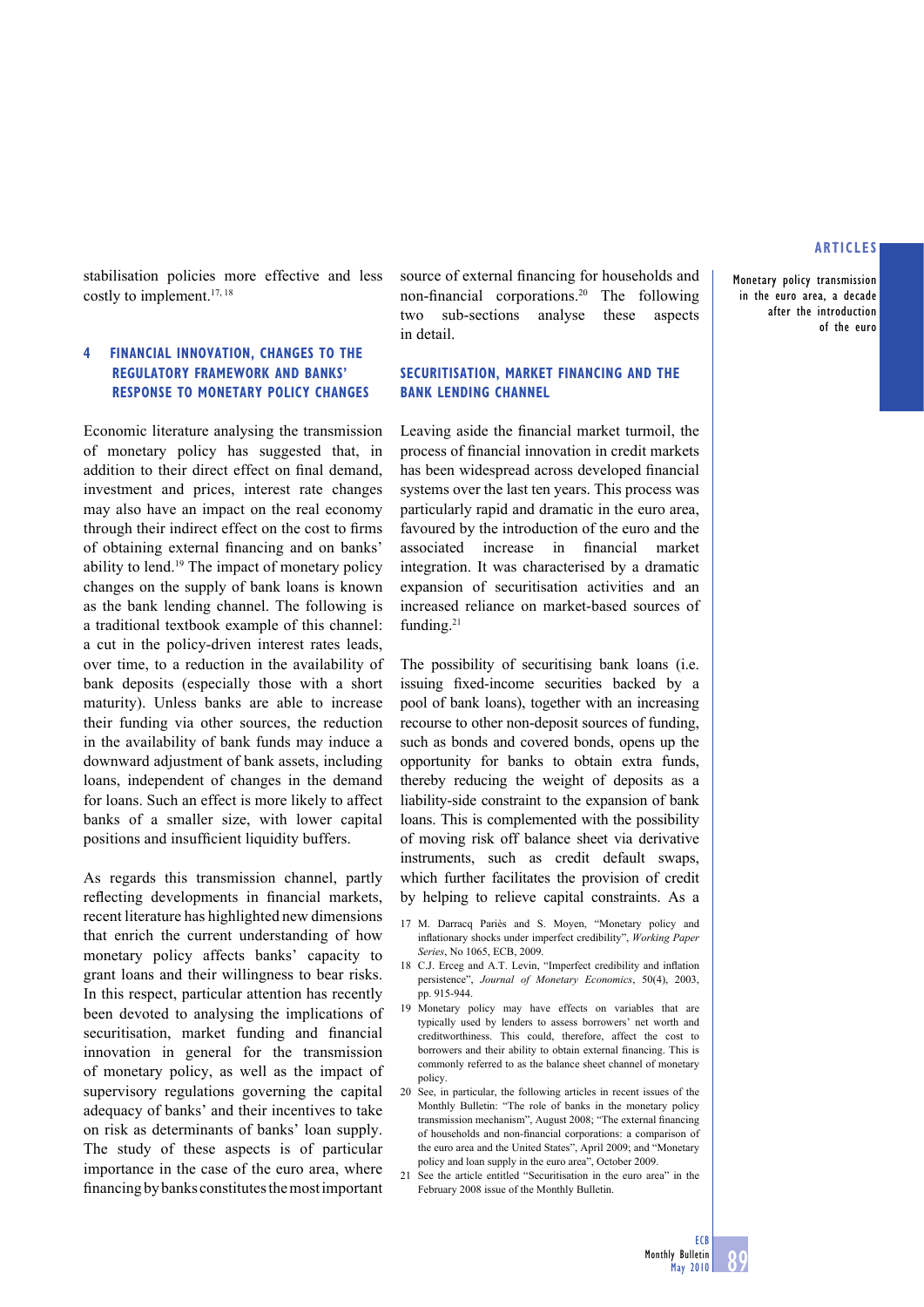result, financial innovation tends to render the bank lending channel less effective under normal conditions, which was indeed in evidence in the euro area prior to 2007.<sup>22, 23</sup>

However, while a lower dependence on bank deposits can shelter banks from potential funding constraints, it also increases the impact of financial market conditions on banks' ability to obtain funds. As suggested by the financial crisis, there is a risk that the role of securitisation as a shock absorber for bank lending could reverse when financial markets are experiencing difficulties. In fact, recent evidence suggests that the impact of supply-side constraints, especially those related to disruptions to banks' access to wholesale funding and their liquidity positions, has intensified since the onset of the financial crisis.<sup>24</sup>

# **SUPERVISORY REGULATIONS, THE ROLE OF BANK CAPITAL AND THE RISK-TAKING CHANNEL**

The level of a bank's own resources, or bank capital, has also been identified by economic literature as a factor with the potential to affect the supply of bank loans. The basic argument is that banks with higher capital have easier access to finance, thus allowing them to grant more credit to firms. Poorly capitalised banks would, therefore, be more strongly affected by a tightening of monetary policy, as this would increase their marginal cost for obtaining external finance. This mechanism, which reinforces the bank lending channel, is usually referred to as the bank capital channel of monetary policy.

This channel is particularly relevant in bad times, when capital is scarcer and banks find it more difficult to raise capital. In fact, recent evidence supports the view that banks with lower capital grant fewer loans when GDP growth is lower.<sup>25</sup>

The capital adequacy of banks is closely steered by supervisory regulations. In this respect, the Basel II accord published in June 2004, which aimed to create international standards on

supervisory regulations governing the capital adequacy of banks, is likely to have brought non-negligible changes to the transmission of monetary policy.

A new stream of literature has recently developed which suggests that monetary policy may also affect banks' incentive to bear risk when providing loans. This mechanism, usually referred to as the risk-taking channel of monetary policy, complements the understanding of the bank lending channel. While the traditional bank lending channel focuses on the quantity of loans supplied, the risk-taking channel emphasises the effects of monetary policy on the risks that banks are willing to accept when granting loans.

The risk-taking channel is thought to operate mainly via two mechanisms. First, low interest rates boost asset and collateral values. This, in conjunction with the belief that the increase in asset values is sustainable, leads both borrowers and banks to accept higher risks. Second, low interest rates makes riskier assets more attractive, as agents search for higher yields. In the case of banks, these two effects usually translate into a softening of credit standards, which can lead to an excessive increase in loan supply. From a policy perspective, an intensification of the risk-taking channel could pose challenges for the conduct of monetary policy, since monetary policy must focus on price stability as its primary objective.

While the empirical testing of this transmission channel is subject to a number of challenges,

- 22 See Y. Altunbas, L. Gambacorta and D. Marquéz-Ibañez, "Securitisation and the bank lending channel", *European Economic Review*, 53(8), November 2009, pp. 996-1009.
- 23 See E. Loutskina and P.E. Strahan, "Securitisation and the declining impact of bank finance on loan supply: evidence from mortgage acceptance rates", *NBER Working Papers*, No 11983, 2006.
- 24 See H.S. Hempell and C. Kok Sørensen, "The impact of supply constraints on bank lending in the euro area: crisis-induced crunching?", presented at the ECB workshop on "Challenges to monetary policy implementation beyond the financial market turbulence" in Frankfurt am Main on 30 November 2009.
- 25 See Y. Altubas, G. de Bondt and D. Marquéz-Ibañez, "Bank capital, bank lending and monetary policy in the euro area", *Kredit und Kapital*, May 2004; and A. Maddaloni and J.L. Peydró, "Bank lending standards and the origins and implications of the current banking crisis", ECB Research Bulletin No 9, March 2010.

**ECB**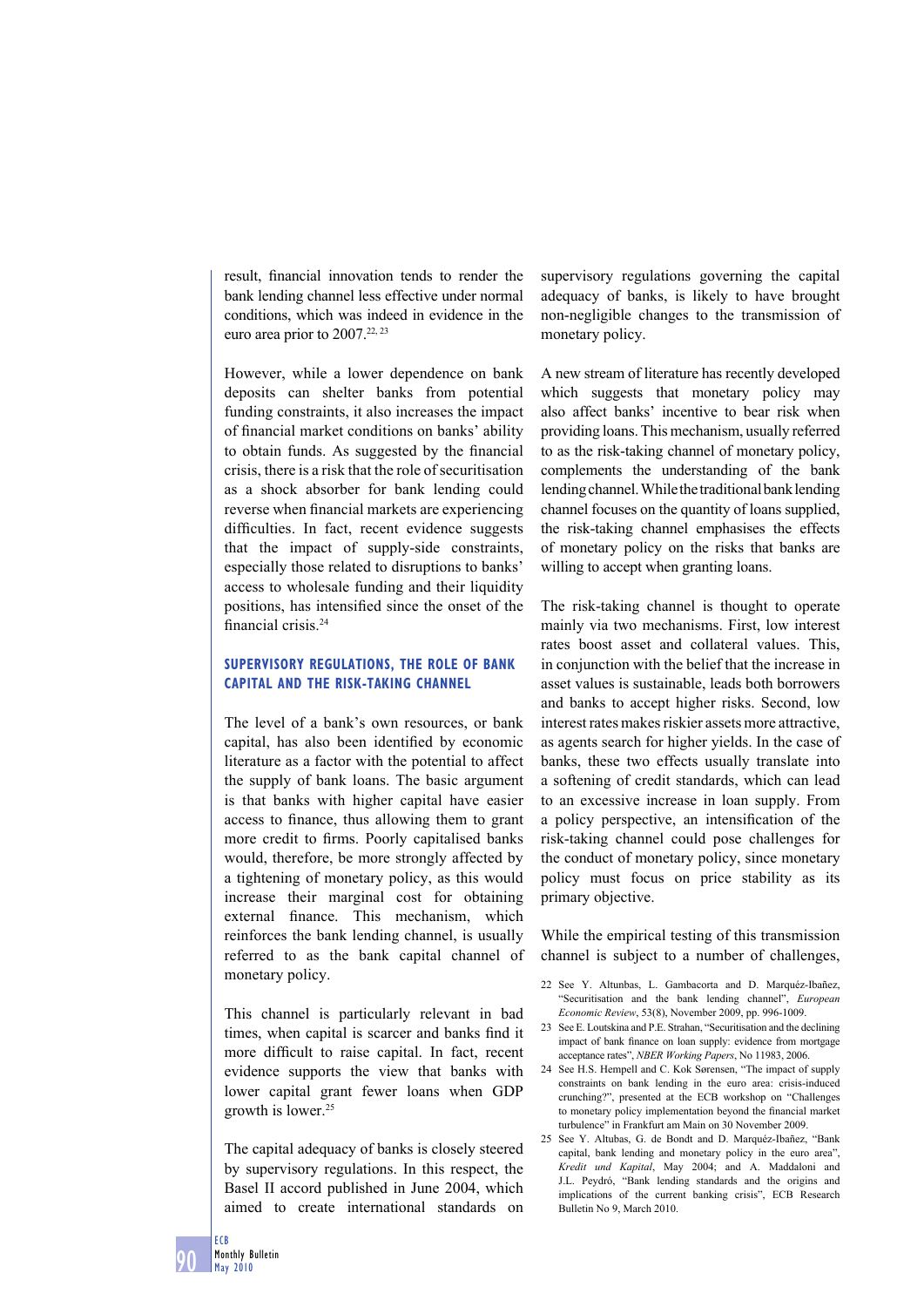**Monetary policy transmission in the euro area, a decade after the introduction of the euro**

there does seem to be evidence – for both the euro area and the United States – of a link between monetary policy stance and the degree to which banks take risks.26 According to this literature, low short-term interest rates lead to an increase in banks' appetite for risk in terms of both quantity (increase in size and number of loans granted) and prices (lower interest rates on loans granted). This effect is stronger when focusing on short-term interest rates, and also increases with higher levels of securitisation activity.27

The advent of securitisation and, in general, the possibility of transferring credit risk observed over the past ten years may have contributed to more risk-taking by banks, as exemplified by laxer lending standards and insufficient monitoring. Indeed, according to the Eurosystem's bank lending survey, one of the main drivers of the cumulative net tightening of euro area banks' credit standards since the beginning of the financial turmoil was the disruption of the securitisation market. In this respect, it is worth recalling that the proliferation of complex financial structures not subject to sound regulatory supervision and prone to high levels of financial leverage was one of the factors that triggered the financial crisis. On the other hand, more prudent capital and liquidity management by banks induced by regulatory changes, such as those put forward in the Basel II Accord published in June 2004 or improvements to national regulatory frameworks in general, reduce banks' risk-taking behaviour over the cycle. As a result the relevance of the risk-taking channel is likely to have been alleviated somewhat.28, 29

# **5 THE TRANSMISSION OF MONETARY POLICY TO INFLATION AND OUTPUT**

The various developments identified in the previous sections are likely to have individually led to changes in the transmission mechanism of monetary policy. However, these developments may affect the transmission in different ways, with some tending to strengthen the impact of interest rate changes on output and prices,

while others would tend to diminish these effects. In order to assess the overall effect, empirical macroeconomic analysis, based on either vector autoregressive analysis or the use of structural models, can be employed. In fact, analysis suggests that the evidence regarding changes in the overall transmission mechanism is ambiguous. This is illustrated in Chart 1, which compares the effects of a change in monetary policy on real GDP and inflation before and after the introduction of the euro. $30$ Panel A suggests that the impact of monetary policy on economic activity would have been somewhat less in the period after 1999, while inflation seems to respond faster. However, as shown by Panel B, the differences between the two periods are not statistically significant. Based on this empirical evidence, it is therefore difficult to conclude that the overall impact of monetary policy on output and inflation has changed over the past decade.

Empirical analysis based on DSGE models suggests larger and more significant changes in the overall response of the economy to monetary policy actions.31 However, it should be stressed that the results are very much dependent on the specific model employed, with different models giving different results. In summary, it is fair to say that the empirical evidence regarding changes in the overall effects of monetary policy on the economy is ambiguous.

- 26 Y. Altunbas, L. Gambacorta and D. Marquéz-Ibañez, "Does monetary policy affect bank risk-taking?", *BIS Working Papers*, No 298, Bank for International Settlements, 2010.
- 27 See A. Maddaloni and J.L. Peydró, "Bank risk-taking, securitisation, supervision and low interest rates: evidence from lending standards", *Working Paper Series*, ECB, forthcoming.
- 28 Prominent among those changes to the national regulatory frameworks in the euro area is the prudential regulatory mechanism of dynamic provisioning introduced by the Bank of Spain in the late 1990s.
- 29 See A. Maddaloni and J.L. Peydró, "Bank risk-taking, securitisation, supervision and low interest rates: evidence from lending standards", *Working Paper Series*, ECB, forthcoming.
- 30 R. Gerke, A. Weber and A. Worms, "Has the monetary transmission process in the euro area changed? Evidence based on VAR estimates", *BIS Working Papers*, No 276, Bank for International Settlements, 2009.
- 31 See M. Cecioni and S. Neri, "The monetary transmission mechanism in the euro area: has it changed and why?", presented at a joint lunchtime seminar at the ECB on 31 March 2010.

**91**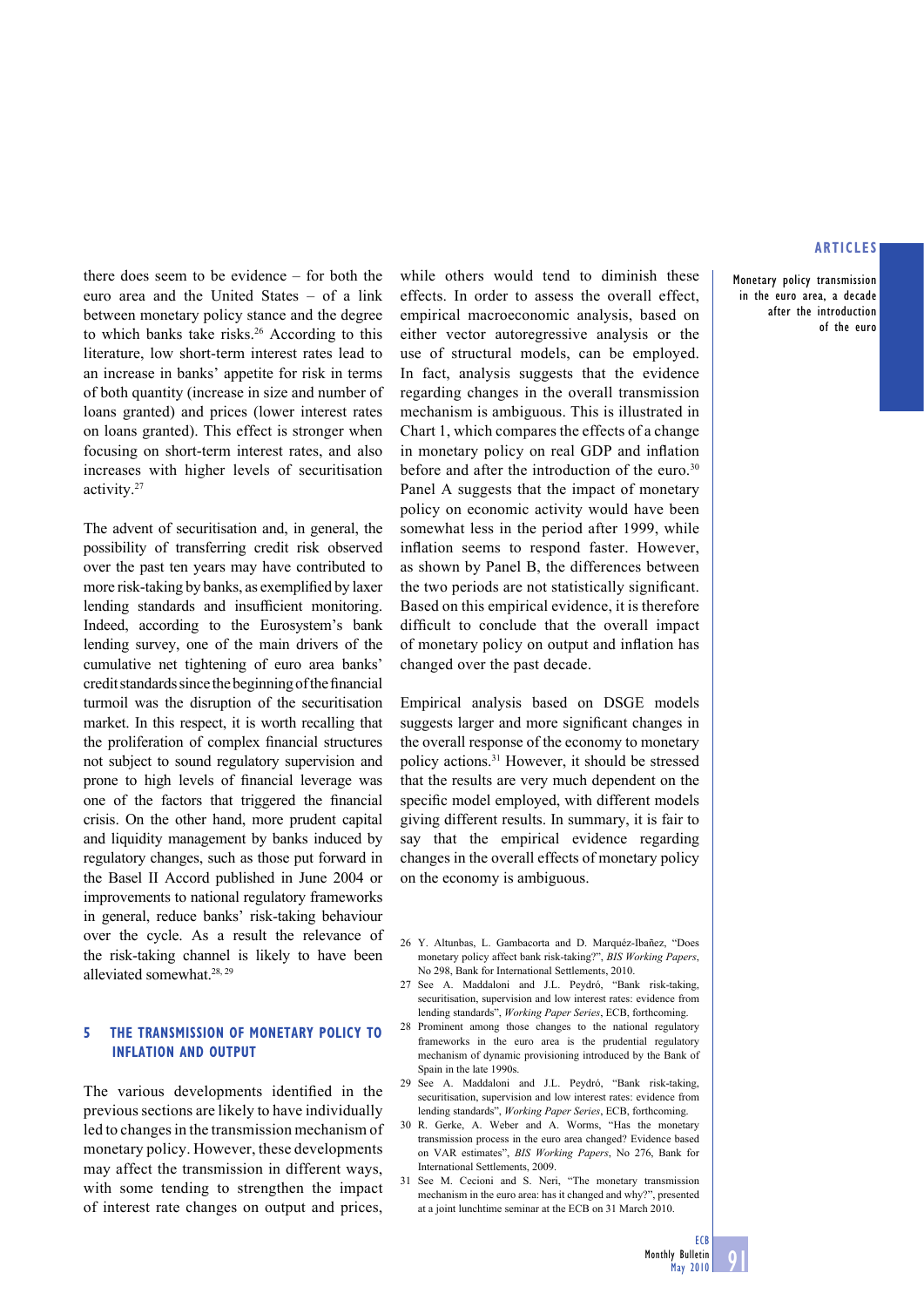## **Chart 1 Impulse response of output and inflation to an unexpected increase in short-term interest rates**

0.04 0.02  $\theta$ -0.02 -0.04 -0.06 -0.08 -0.10

#### (percentage points)

#### **Panel A**

Impulse response of euro area real GDP to an unexpected increase in the short-term interest rate

Impulse response of the euro area inflation rate to an unexpected increase in short-term interest rate

> 0.04 0.02 0 -0.02 -0.04 -0.06 -0.08  $-0.10$



before the introduction of the euro

#### **Panel B**

Differences between the response of euro area real GDP to an unexpected increase in the short-term interest rate before and after the introduction of the euro





Differences between the response of euro area real GDP growth rate to an unexpected increase in the short-term interest rate before and after the introduction of the euro

1 3 5 7 9 11 13 15 17 19 21 23 25



Notes: The periods before and after the introduction of the euro area are 1980-1996 and 1999-2006 respectively. The size of the increase in the short-term interest rate is equal to one standard deviation. Changes in real GDP and the inflation rate are expressed in percentage points.<br>The horizontal axes refer to the number of quarters following the change in th

# **6 MONETARY POLICY TRANSMISSION UNDER FINANCIAL DISTRESS**

The financial turmoil first manifested itself late in the summer of 2007 as risk premia on interbank loans soared and transactions within the interbank market declined rapidly. Uncertainty among banks about counterparts' creditworthiness became widespread.<sup>32,33</sup> By September 2008, when the possibility emerged of a failure of the financial system at large, key

financial market spreads reached historically high levels. The worsening of conditions in the money markets was also reflected in higher estimates of interest rate volatility, making it difficult to measure or even assess the stance of monetary policy. As a result, there was a severe

- 32 See N. Cassola et al, "A research perspective on the propagation of the credit market turmoil", ECB Research Bulletin No 7, June 2008.
- 33 See C. Holthausen and H. Pill, "The forgotten markets: how understanding money markets helped us to understand the financial crisis". ECB Research Bulletin No 9, March 2010.

**92**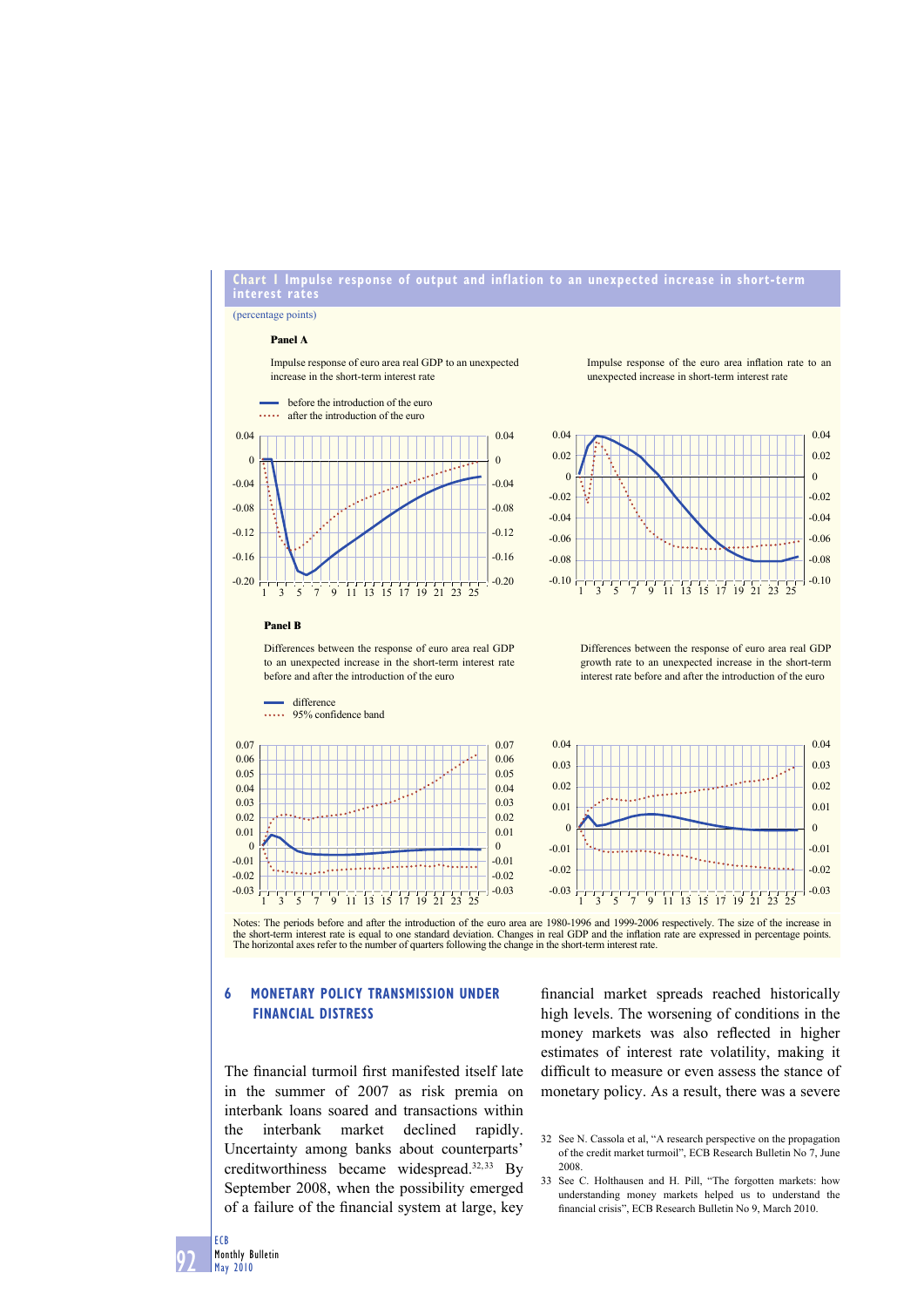Monetary policy transmission in the euro area, a decade after the introduction of the euro



#### **Chart 3 Liquidity-related factors affecting credit standards in the euro area**

(net percentages of banks reporting a contribution to the tightening of credit standards; quarterly data)



risk that the first link in the transmission chain between the central bank and credit institutions could become broken or impaired. Importantly, given that a considerable fraction of bank loans are indexed to unsecured money markets, the widening of the spread had a direct impact on lending rates. The impact of the financial turmoil was equally visible in the increased cost of market financing. Euro area credit spreads in the corporate bond market widened to historic levels in the fourth quarter of 2008 (see Chart 2). Nonfinancial firms faced some increases in corporate bond yields, but the widening of credit spreads was most pronounced for financial firms. As a result of the decline in banks' ability to raise funds, the credit standards applied to the approval of loans and credit lines to enterprises were raised significantly (see Chart 3).

In an economic environment where the monetary policy transmission channels had been hampered, the standard monetary policy response alone (i.e. to reduce key ECB interest rates) might have been insufficient to ensure the maintenance of price stability.

Three main issues needed to be promptly addressed. First, tensions in money markets (the first link in the transmission chain) needed to be alleviated. Second, policy interest rates had to be rapidly adjusted to very low levels. Third, the situation of the banking system, including the tightening of credit standards by banks – which was also affected by supply factors, namely banks' impaired ability to raise funds – required the implementation of nonstandard monetary policy measures if the further links of the transmission chain (from banks to households and corporations) were to be kept fully operational.<sup>34</sup>

34 The strengthening of banks' balance sheets has also come to the fore as a key condition for the effective transmission of the monetary policy stance to households' and corporations' financing costs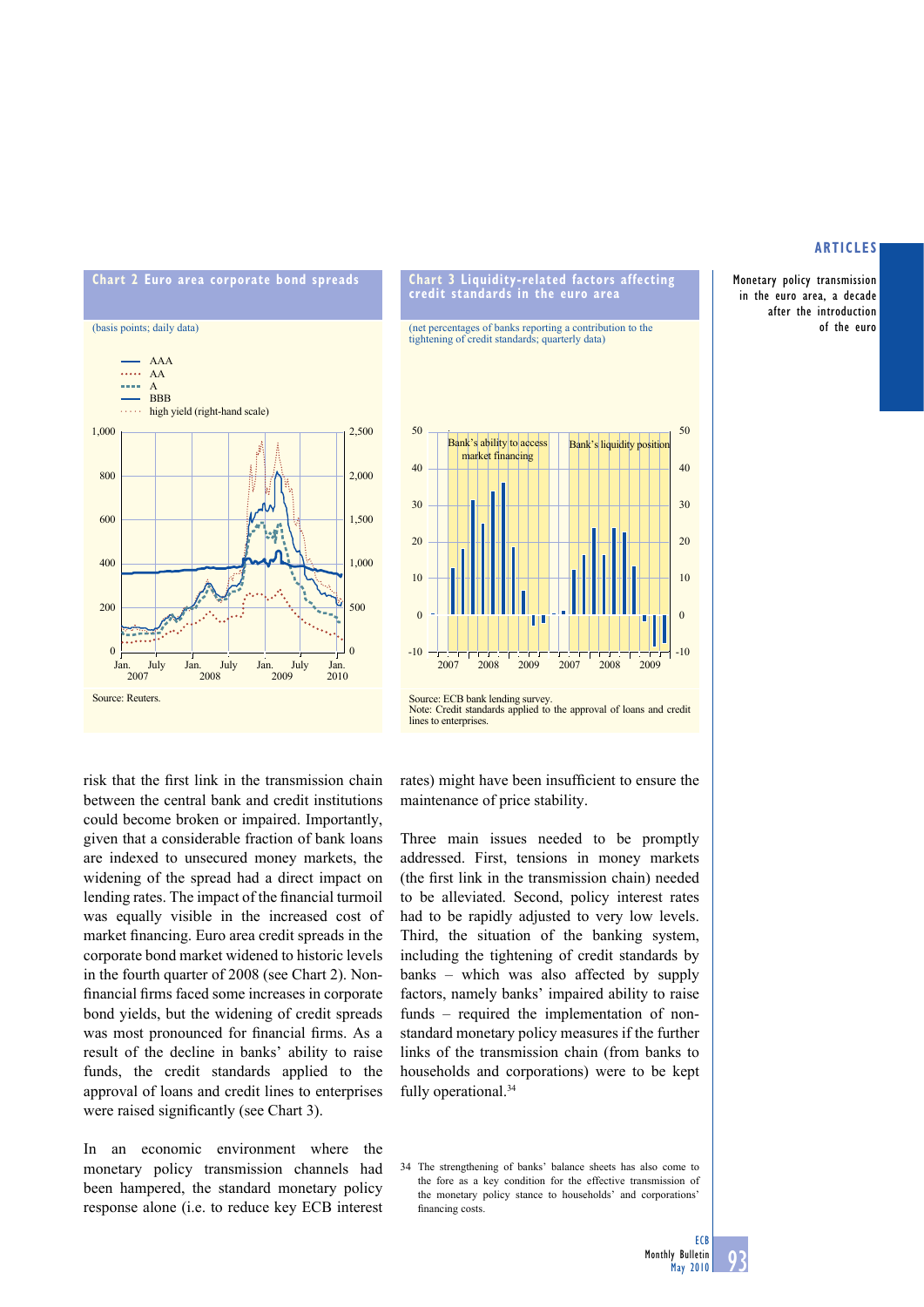## **THE PASS-THROUGH OF REDUCTIONS IN KEY ECB INTEREST RATES**

The adjustment of retail bank interest rates in response to changes in policy rates, usually referred to as the interest rate pass-through process, appears to have remained effective during the financial turmoil. $35$ 

Banks' short-term lending rates, which are generally affected by movements in the threemonth EURIBOR, declined by 341 basis points between September 2008 and February 2010, while the three-month EURIBOR declined by around 436 basis points during the same period. Long-term bank lending rates declined over this period by 151 basis points, while seven-year government bond yields declined by 121 basis points.

Turning to the cost of bank financing in nominal terms, euro area MFI bank lending rates to nonfinancial corporations declined almost in parallel with the key ECB interest rates (see Chart 4).36 Most bank interest rates on loans to

households for house purchase and consumer credit also declined, albeit to a lesser extent than rates on loans to non-financial corporations (see Chart  $5$ ).<sup>37</sup>

However, the reductions in money market rates which followed the cuts to key ECB interest rates passed through to bank lending rates with a significant lag, in line with past regularities. This was primarily reflected in the widening of the spread between money market rates and bank lending rates. The level of this spread is,

- 35 See the article entitled "Recent developments in the retail bank interest rate pass-through in the euro area" in the August 2009 issue of the Monthly Bulletin.
- 36 Short-term euro area MFI interest rates on loans to non-financial corporations with a floating rate and an initial rate fixation period of up to one year decreased by around 330 basis points between September 2008 and February 2010. In the same period, longterm MFI interest rates on loans to non-financial corporations with an initial rate fixation period of over five years declined slightly less, by around 150-200 basis points.
- 37 Short-term MFI interest rates on loans to households with a floating rate and an initial rate fixation period of up to one year declined by around 200-300 basis points between September 2008 and February 2010. In the same period, longterm MFI interest rates on loans to households with an initial rate fixation period of over five years declined less, by around 90-120 basis points.

# **Chart 4 Short-term MFI bank lending rates**

#### (percentages per annum; rates on new business)

- small loans to non-financial corporations
- . . . . . large loans to non-financial corporations
- **Loans to households for house purchase**
- loans to households for consumer credit

**three-month EURIBOR** 



## **Chart 5 Long-term MFI bank lending rates**

- small loans to non-financial corporations (over 5 years) large loans to non-financial corporations(over 1 and up to 5 years) large loans to non-financial corporations (over 5 years)
- loans for house purchase (over 5 and up to 10 years)
- loans for house purchase (over 10 years) *<u><u>......</u>*</u> 7-year government bond yield

(percentages per annum; rates on new business)

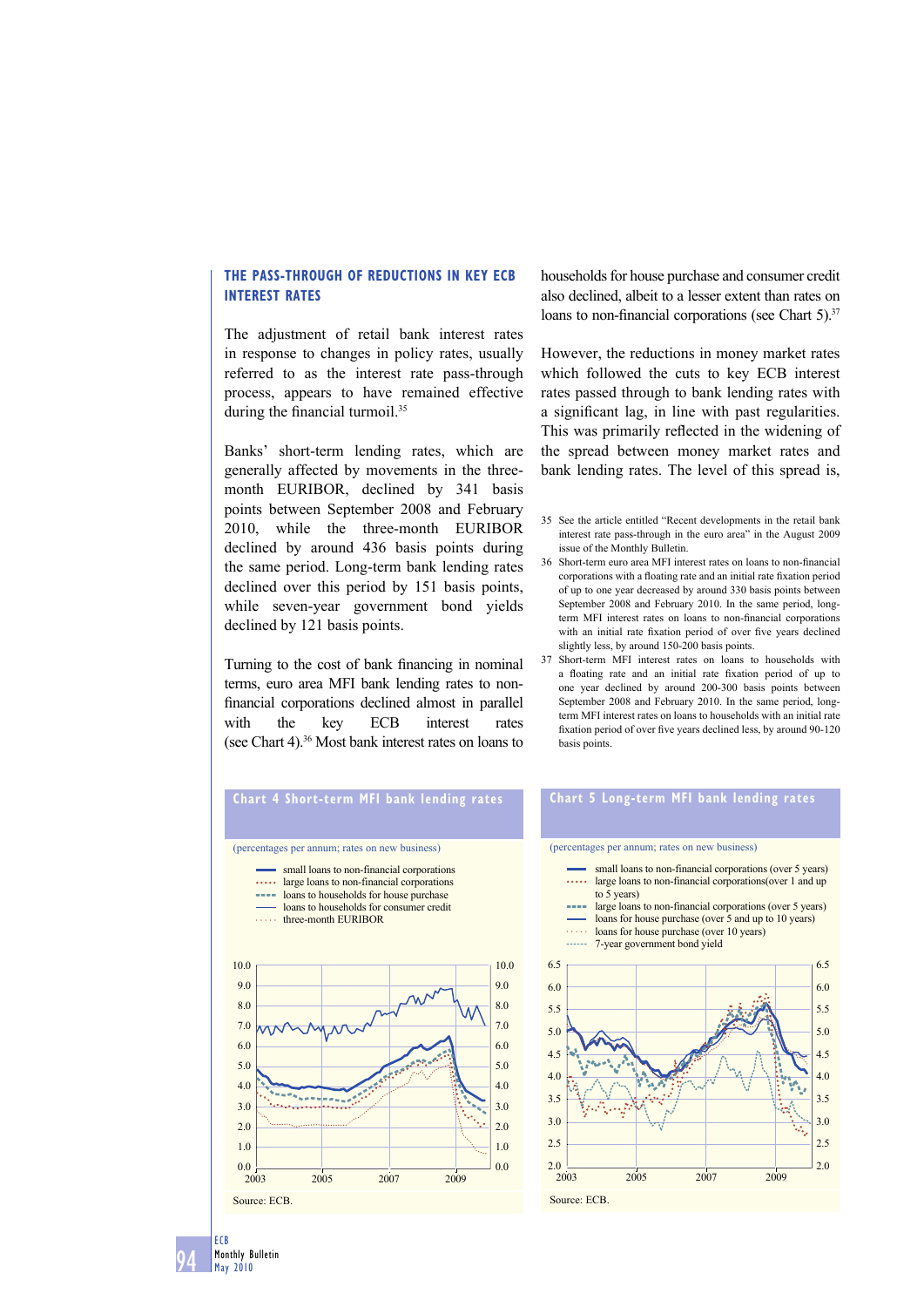Monetary policy transmission in the euro area, a decade after the introduction of the euro





however, dependent on the level of market interest rates, which are controlled by the central bank.38 It is, therefore, of interest to disentangle the component of the bank lending rate spread which may not be dependent on the actions of the central bank. A simple econometric model allows the computation of the different components that add up to the bank lending rate spread.39 These are shown in Charts 6 and 7. The bank lending rate can be split into two major components: the equilibrium spread and the "pass-through adjustment term". The pass-through adjustment term reflects temporary departure from an equilibrium and hence does not represent a fundamental value. The equilibrium spread has been defined as having three main components: the effect resulting from changes in the market interest rate, the effect resulting from changes in credit risk, and the effect resulting from changes in banks' capital-to-assets ratio. The component of the bank lending rate spread which may not be dependent on the actions of the central bank is defined as the "non-policy spread" in Charts 6



**Chart 7 Short-term composite bank lending** 

and 7. The non-policy spread is the sum of the pass-through adjustment term, the leverage effect and the credit risk effect.

Several conclusions can be drawn from this decomposition of the bank lending rate spread. First, the short-term bank lending rate spreads observed during the financial turmoil increased

- 38 In particular, euro area spreads are usually wider when money market rates are low. This may be explained by the fact that whenever the volume of loans increases following a reduction of market rates, unit operating costs may decline but banks' risk aversion may increase with the increase in leverage. Declining unit operating costs would allow banks to operate with smaller margins (smaller bank lending rate spread). On the other hand, increased risk aversion would lead to a demand for greater margins (larger bank lending rate spread).
- 39 The model employed is an extension of the error correction mechanism (ECM) model of the interest rate pass-through shown in Box 1 of the article entitled "Recent developments in the retail bank interest rate pass-through in the euro area" in the August 2009 issue of the Monthly Bulletin. The extension adds proxies for the cost of equity financing  $(CE)$  and credit risk  $(CR)$  to the ECM model, as follows:  $\Delta BR_{t} = \mu + \gamma (BR_{t-1} - \beta_1 MR_{t-1} - \beta_2 CE_{t-1} - \beta_3 CR_{t-1}) + \alpha_1 \Delta MR_t + \alpha_2 \Delta BR_{t-1}$ where  $BR_t$  denotes the bank lending rate, and  $MR_t$  refers to the market interest rate.

**ECB**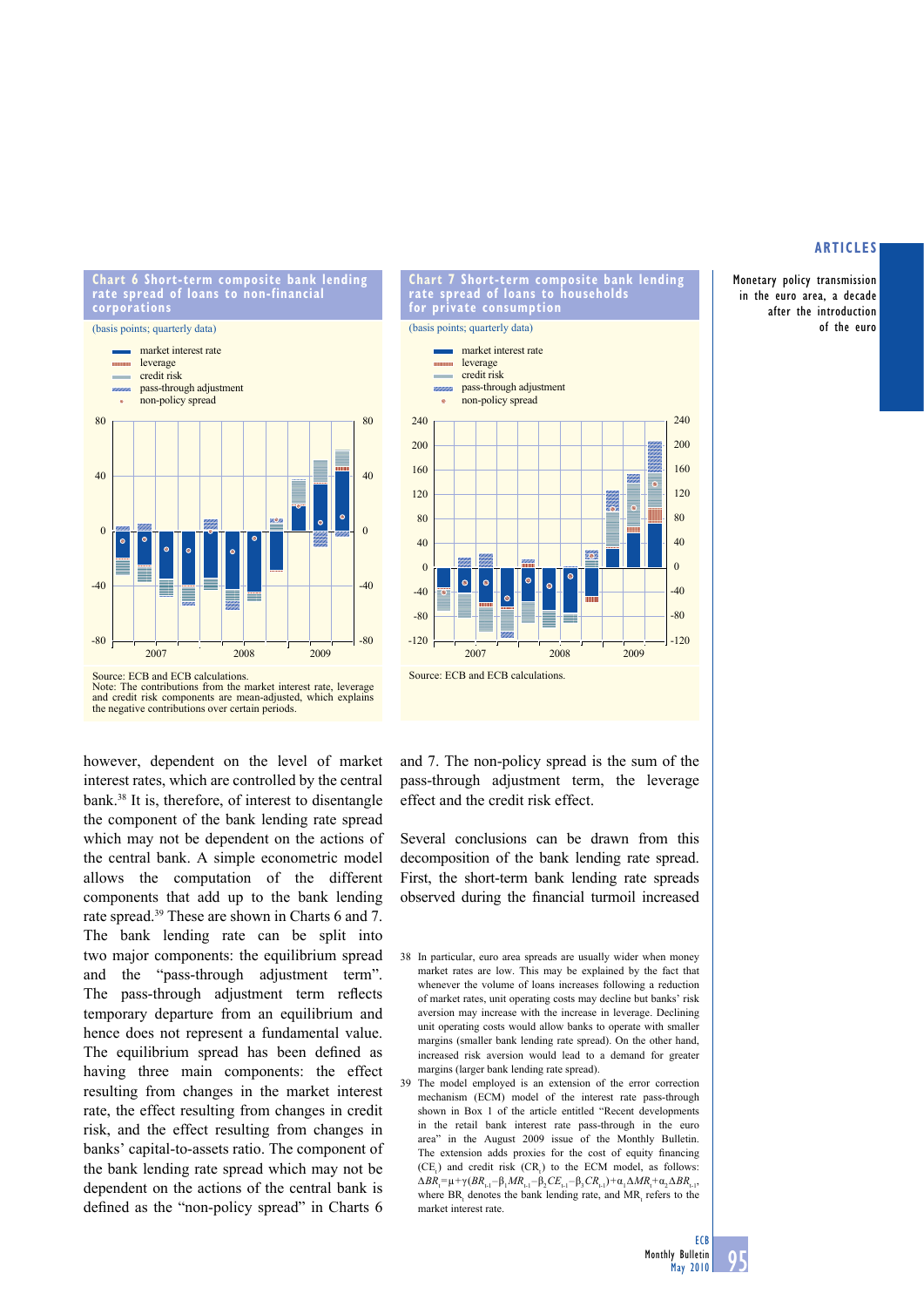significantly from the fourth quarter of 2008 onwards, after having remained broadly constant between the second quarter of 2007 and the third quarter of 2008. Second, the decline in the EURIBOR that began in October 2008 has made a significant contribution to the widening of the short-term bank lending rate spreads. Third, credit risk has also been an important factor behind the widening of the bank lending rate spreads, particularly since the third quarter of 2008.

In this respect, empirical evidence on the evolution of the spreads for bank lending rates to households suggests that the widening of these spreads primarily reflects higher levels of credit risk than those recorded under normal economic conditions. Recent studies also suggest that the recent financial turmoil may have contributed to an increase in the heterogeneity of the passthrough of short-term rates across euro area countries.40 This notwithstanding, the interest rate pass-through remained operational during the financial turmoil, and the nature of the transmission did not differ much from that displayed during periods of economic and financial stability.

## **THE ROLE OF NON-STANDARD MONETARY POLICY MEASURES**

As mentioned earlier, tensions in money markets meant that banks' ability to provide funding to the economy was hampered. Furthermore, securitisation activity, which had been an important source of loans prior to the financial turmoil, came to a halt. All in all, this suggests that without the enhanced credit support policies introduced by the ECB, the reduction in the key ECB policy rates would have been less effective.

The enhanced credit support policies had a direct effect on both interest rates and the supply of credit. The effect on interest rates was first reflected in a clear decline in the key money market rates that euro area banks typically use as benchmarks to reset floating rate loans and price new short-term loans, which in turn

led to sharp declines in these types of loan to both households and firms. The impact on credit supply, meanwhile, may be best gauged through two complementary channels. First, all measures contributed to the expansion of credit by improving banks' funding liquidity. Second, the outright purchase of covered bonds (one of the credit support policies implemented) facilitated the funding of banks in a key segment of the capital market. In particular, the measures helped, therefore, to unclog the bank lending channel in an environment in which some banks were experiencing problems in their recourse to the capital markets and where the functioning of the money markets was severely hampered.

## **7 CONCLUSIONS AND OUTLOOK**

The monetary policy transmission mechanism in the euro area has been affected by a number of developments since the introduction of the euro. At the macro level, a new and credible monetary policy regime for the area as a whole and the removal of intra-euro area exchange rates have contributed to a firmer anchoring of long-term inflation expectations.

The introduction of the euro also coincided with an acceleration of the process of financial innovation. This process has expanded banks' range of possibilities for funding. Financial innovation has also increased banks' risk-taking options, thereby giving greater prominence to the risk-taking channel of monetary policy. However, the financial turmoil demonstrated that the situation may reverse in times of financial distress, when market-based funding options are squeezed or even disappear, with the excessive risks previously acquired materialising.

The recent financial turmoil put the first link in the monetary policy transmission chain, namely

<sup>40</sup> See C. Kok Sørensen and T. Werner, "Bank interest rate pass-through in the euro area: a cross country comparison", presented at the ECB workshop on "The monetary policy transmission mechanism in the euro area in its first ten years" in Frankfurt am Main on 28 September 2009.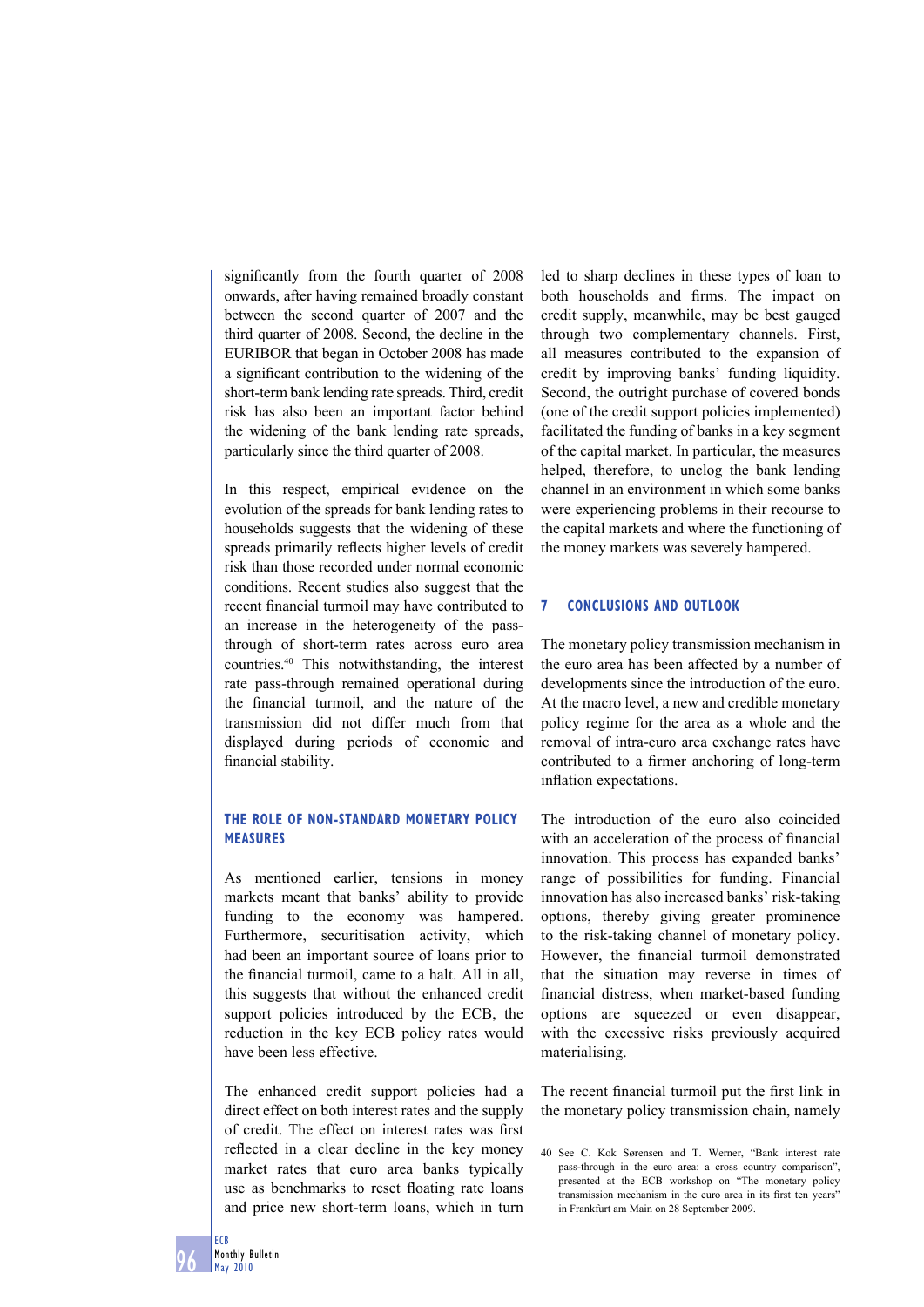**Monetary policy transmission in the euro area, a decade after the introduction of the euro**

the link between ECB policy rates and interbank rates, at severe risk of impairment. The abovementioned developments necessitated the implementation of non-standard monetary policy measures in order to complement the standard monetary policy measures, namely those based on ECB interest rate decisions.

Looking ahead, it is still premature to assess to what extent the transmission mechanism may be more permanently affected by the consequences of the crisis. It may be argued in this respect that the current attempts to set up a more comprehensive, stricter regulatory framework and to strengthen the resilience of the banking sector may contribute to banks playing a more stable role in the transmission of monetary policy.41 This may be so for a number of reasons. First, more stringent capital requirements might strengthen the bank capital channel of monetary policy transmission,<sup>42</sup> as a larger number of banks would become less well capitalised and might, as a consequence, react more strongly to changes in policy rates by adjusting their loan supply. However, it might also be expected that banks will respond to the new, more stringent capital requirements by simply increasing their capital buffers and hence reducing the need to adjust loan supply in response to changes in monetary policy rates.

Second, the introduction of higher requirements with regard to securitisation should lead to more limited funding opportunities, thereby reinforcing the strength of the traditional bank lending channel.43 The interest rate channel may also be affected as previous studies have found that securitisation speeds up the pass-through of policy rates to bank lending rates.44

Third, more prudent capital and liquidity management by banks may reduce banks' risktaking behaviour over the cycle and hence the relevance of the risk-taking channel might be alleviated somewhat. However, were the new measures to contribute to improving the quality of securitisation by banks, it cannot be excluded that the net effect, in terms of the impact of monetary policy on bank lending, would be reinforced.

Fourth, the introduction of more stringent requirements regarding banks' liquidity management is likely to imply that banks will operate with higher liquidity buffers in the future. A common finding in literature on this subject is that banks with higher liquidity ratios are typically better able to shield their borrowers from changes in monetary policy.45 However, ceteris paribus, more stringent liquidity requirements would, by definition, make liquidity more scarce, thus having the same effect as an increase in interest rates on average, with restrictive implications for the economy of a magnitude very difficult to gauge.

Finally, aligning banks' internal credit risk models with regulatory requirements was one of the main purposes of Basel II. It was argued

- 41 For example, in December 2009 the Basel Committee on Banking Supervision published two consultative documents outlining a set of new global regulatory standards enhancing the current Basel II capital adequacy framework and also introducing a new global liquidity standard. The new regulatory proposals include: i) raising the quality of regulatory capital; ii) enhancing the risk coverage of the capital framework (including more stringent requirements for complex securitisation exposures); iii) introducing a leverage ratio; iv) reducing pro-cyclicality and promoting counter-cyclical buffers; v) possibly imposing additional capital requirements on systemically important banks; and vi) introducing a global liquidity standard. See Basel Committee on Banking Supervision, "Strengthening the resilience of the banking sector" December 2009; and Basel Committee on Banking Supervision, "International framework for liquidity risk measurement, standards and monitoring", December 2009.
- 42 See, for example, Y. Altunbas, G. de Bondt and D. Marqués, "Bank capital, bank lending, and monetary policy in the euro area", *Kredit und Kapital*, May 2004; L. Gambacorta and P.E. Mistrulli, "Does bank capital affect lending behaviour?", *Journal of Financial Intermediation*, 13(4), 2004, pp. 436-457; and C. Merkl and S. Stolz, "Banks' regulatory buffers and monetary policy transmission", *Applied Economics*, 41(16), 2009, pp. 2013-2024.
- 43 See Y. Altunbas, L. Gambacorta and D. Marquéz-Ibañez, "Securitisation and the bank lending channel", *Working Paper Series*, No 838, ECB, 2007.
- 44 See A. Estrella, "Securitization and the efficacy of monetary policy", *Economic Policy Review*, 8(1), Federal Reserve Bank of New York, May 2002, pp. 243-255.
- 45 See, in particular, A.N. Kashyap and J.C Stein, "What do a million observations on banks say about the transmission of monetary policy?", *American Economic Review*, 90(3), 2000, pp. 407-28.